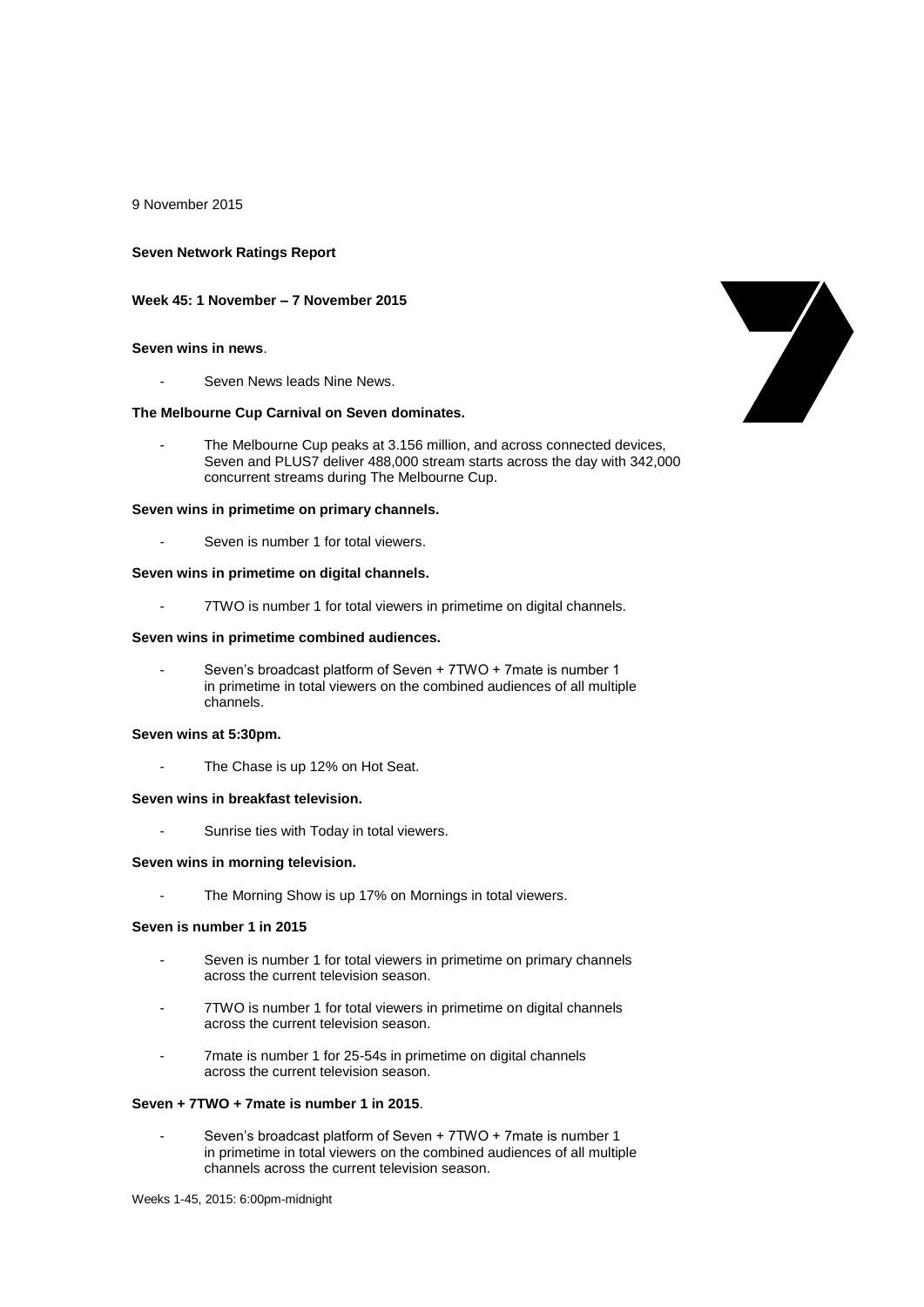#### **Seven scores across primetime.**

- Sunday Night peaks at 1.149 million and ranks in Sunday's top ten most-watched programmes for total viewers, 16-39s, 18-49s and 25-54s.
- The X Factor peaks at 1.209 million, wins its timeslot and is one of Monday's top two most-watched programmes for total viewers and 25-54s and one of the top four most-watched programmes for 16-39s and 18-49s.
- The X Factor peaks at 1.444 million, wins its timeslot and ranks in Tuesday's top ten most-watched programmes for total viewers, 16-39s, 18-49s and 25-54s.
- 800 Words peaks at 1.610 million, wins its timeslot, is Australia's most-watched programme across primetime and delivers across all key audience demographics.
- Ramsay's Kitchen Nightmares wins in total viewers, 16-39s, 18-49s and 25-54s.
- Better Homes and Gardens peaks at 1.034 million, wins its timeslot and ranks in Friday's top ten most-watched programmes for total viewers, 16-39s, 18-49s and 25-54s.
- Saturday Night At The Movies: Star Wars: Episode VI: The Return of the Jedi peaks at 1.045 million, wins in total viewers, 16-39s, 18-49s and 25-54s, and is Saturday's number one most-watched programme for 16-39s, 18-49s and 25-54s.

#### **Seven scores in the most-watched programmes:**

| The Melbourne Cup - The Race              | 2.991 million |
|-------------------------------------------|---------------|
| The Melbourne Cup - Presentations         | 2.512 million |
| The Melbourne Cup - The Mounting Yard     | 1.891 million |
| The X Factor - Tuesday                    | 1.720 million |
| 800 Words                                 | 1.716 million |
| Seven News - Sunday                       | 1.651 million |
| The X Factor - Monday                     | 1.560 million |
| <b>Sunday Night</b>                       | 1.477 million |
| Seven News - Saturday                     | 1.464 million |
| Highway Patrol                            | 1.363 million |
| <b>Better Homes and Gardens</b>           | 1.358 million |
| Seven News                                | 1.354 million |
| Home and Away                             | 1.266 million |
| Highway Patrol                            | 1.232 million |
| The Melbourne Cup - Late Afternoon        | 1.227 million |
| Star Wars: Episode VI: Return of the Jedi | 1.167 million |
|                                           |               |

Metropolitan and Regional Combined Audiences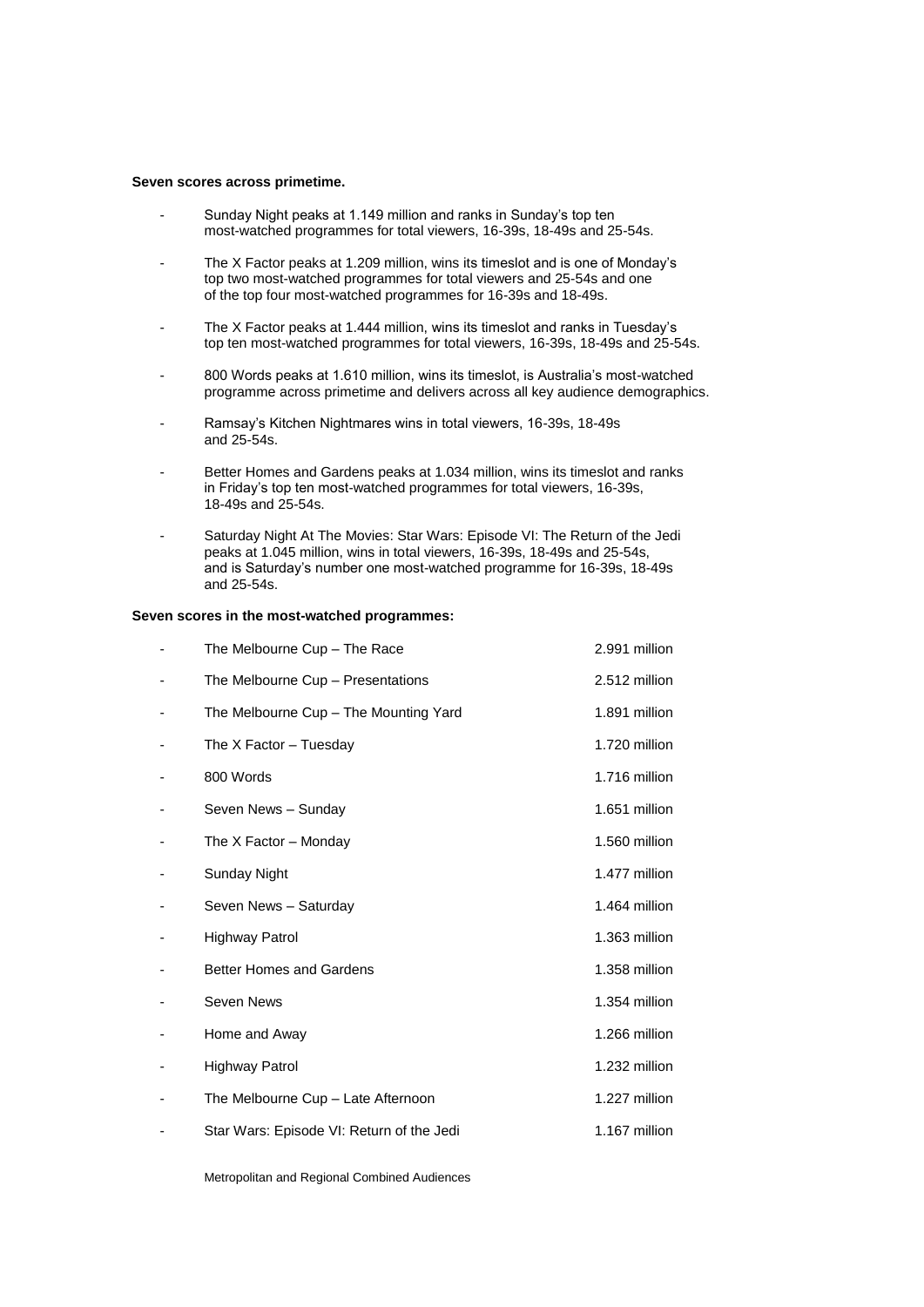## **Primetime audience demographics for primary channels**

| 6:00pm-midnight Week 45, 2015 |       |       |            |            |  |
|-------------------------------|-------|-------|------------|------------|--|
| Seven                         | Nine  | Ten   | <b>ABC</b> | <b>SBS</b> |  |
| 21.2%                         | 20.0% | 11.9% | 12.5%      | 4.6%       |  |
| 18.9%                         | 22.0% | 15.8% | 5.5%       | 2.9%       |  |
| 20.1%                         | 21.5% | 15.3% | 6.7%       | 3.4%       |  |
| 20.9%                         | 21.5% | 14.8% | 7.5%       | 3.8%       |  |
|                               |       |       |            |            |  |

# **Primetime audience demographics for digital channels**

| 6:00pm-midnight Week 45, 2015 |         |            |            |            |  |
|-------------------------------|---------|------------|------------|------------|--|
| <b>Audience shares</b>        | Total   | $16 - 39s$ | $18 - 49s$ | $25 - 54s$ |  |
| 7TWO                          | 5.1%    | 1.5%       | 1.9%       | 2.2%       |  |
| 7 <sub>mate</sub>             | $3.7\%$ | 6.2%       | 5.6%       | 5.2%       |  |
| GO!:                          | 5.1%    | 8.3%       | 7.0%       | 6.2%       |  |
| Gem                           | 3.5%    | $3.7\%$    | 3.6%       | 3.5%       |  |
| One                           | 2.9%    | 2.8%       | 3.3%       | 3.5%       |  |
| Eleven                        | 3.1%    | 5.5%       | 4.8%       | 4.3%       |  |
| ABC <sub>2</sub>              | 2.8%    | 3.3%       | 3.0%       | 2.8%       |  |
| ABC3                          | $0.6\%$ | 0.4%       | 0.5%       | 0.4%       |  |
| ABC News 24                   | 1.4%    | $1.1\%$    | 1.2%       | 1.2%       |  |
| SBS <sub>2</sub>              | 1.3%    | 2.0%       | 1.9%       | 1.9%       |  |
| NITV:                         | 0.1%    | 0.1%       | 0.1%       | 0.1%       |  |

# **Primetime audience demographics for combined audiences of all channels**.

| 6:00pm-midnight Week 45, 2015 |       |       |       |            |            |
|-------------------------------|-------|-------|-------|------------|------------|
| <b>Audience shares</b>        | Seven | Nine  | Ten   | <b>ABC</b> | <b>SBS</b> |
| All People                    | 30.0% | 28.7% | 18.0% | 17.2%      | 6.1%       |
| $16 - 39s$                    | 26.6% | 34.0% | 24.1% | 10.3%      | 5.0%       |
| 18-49s                        | 27.6% | 32.2% | 23.5% | 11.3%      | 5.4%       |
| 25-54s                        | 28.3% | 31.3% | 22.6% | 12.0%      | 5.7%       |

FTA Channels and Total TV

Copyright Oztam Data: Consolidated (Live + As Live + TSV) and Overnight (Live + As Live).

# **Primetime Programming Analysis**

## **Sunday**

• Seven scores in the most-watched programmes:

| <b>All People</b>   |     | $25 - 54s$          |     |
|---------------------|-----|---------------------|-----|
| Seven News          | #3  | Seven News          | #5  |
| <b>Sunday Night</b> | #4  | <b>Sunday Night</b> | #6  |
| Beach Cops          | #7  | Beach Cops          | #10 |
| Quantico            | #10 |                     |     |
| 16-39s              |     | 18-49s              |     |
| Seven News          | #5  | Seven News          | #4  |
| Sunday Night        | #8  | Sunday Night        | #5  |
|                     |     | <b>Beach Cops</b>   | #10 |

- **Seven News** (1.110 million).
- **Sunday Night** (0.972 million) peaks at 1.149 million and ranks in Sunday's top ten most-watched programmes for total viewers, 16-39s, 18-49s and 25-54s.
- **Beach Cops** (0.716 million) ranks in Sunday's top ten most-watched programmes for total viewers, 18-49s and 25-54s.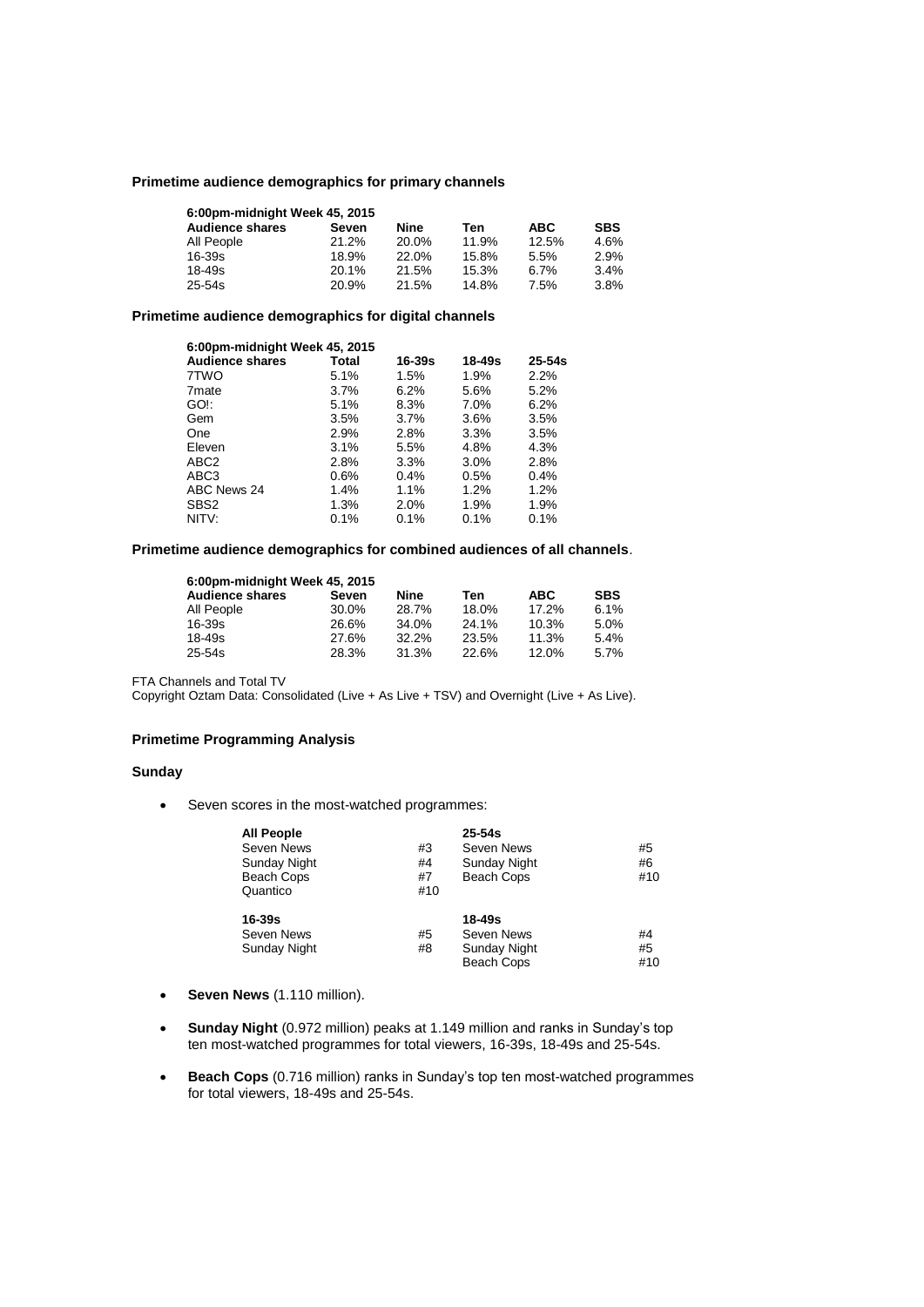### **Monday**

- Seven wins in news.
- Seven wins in primetime combined audiences.
	- Seven + 7TWO + 7mate is number one for total viewers on the combined audiences of all channels.
	- Seven + 7TWO + 7mate is up 7% on Nine + Go + Gem and up 50% on Ten + One + Eleven in total viewers.
- Seven wins in primetime on digital channels.
	- 7TWO is the most-watched digital channel for total viewers.
	- 7mate is the most-watched digital channel for 16-39s, 18-49s and 25-54s.
- Seven wins in morning television. The Morning Show leads Mornings.
- Seven wins at 5:30pm. The Chase is up 16% on Hot Seat.
- Seven scores in the most-watched programmes:

| <b>All People</b><br>Seven News<br>The X Factor<br>Seven News - Today Tonight<br>Home and Away | #1<br>#2<br>#3<br>#10 | $25 - 54s$<br>The X Factor<br>Seven News - Today Tonight<br>Seven News<br>Home and Away<br>The Big Bang Theory | #2<br>#5<br>#8<br>#9<br>#10 |
|------------------------------------------------------------------------------------------------|-----------------------|----------------------------------------------------------------------------------------------------------------|-----------------------------|
| 16-39s<br>The X Factor<br>Home and Away<br>The Big Bang Theory                                 | #4<br>#6<br>#10       | 18-49s<br>The X Factor<br>Home and Away<br>Seven News - Today Tonight                                          | #3<br>#6<br>#10             |

- **Seven News** (1.016 million). Seven News wins network up 80,000 viewers on Nine News, a 9% audience advantage.
- **Seven News – Today Tonight** (0.997 million). Seven News Today Tonight wins network – up 14,000 viewers on Nine News – 6:30pm.
- **The X Factor** (1.005 million) peaks at 1.209 million, wins its timeslot and is one of Monday's top two most-watched programmes for total viewers and 25-54s and one of the top four most-watched programmes for 16-39s and 18-49s.
- **The Big Bang Theory on Seven** (0.561 million) ranks in Monday's top ten most-watched programmes for 16-39s and 25-54s.

### **Tuesday**

- Seven wins in news.
- The Melbourne Cup on Seven dominates across television and any connected device.
- Seven wins in primetime on primary channels.
	- Seven is number one for total viewers and 25-54s.
	- Seven is up 16% on Nine and up 114% on Ten in total viewers.
	- Seven is up 57% on Ten in 16-39s. Seven is up 65% on Ten in 18-49s. Seven is up 6% on Nine and up 80% on Ten in 25-54s.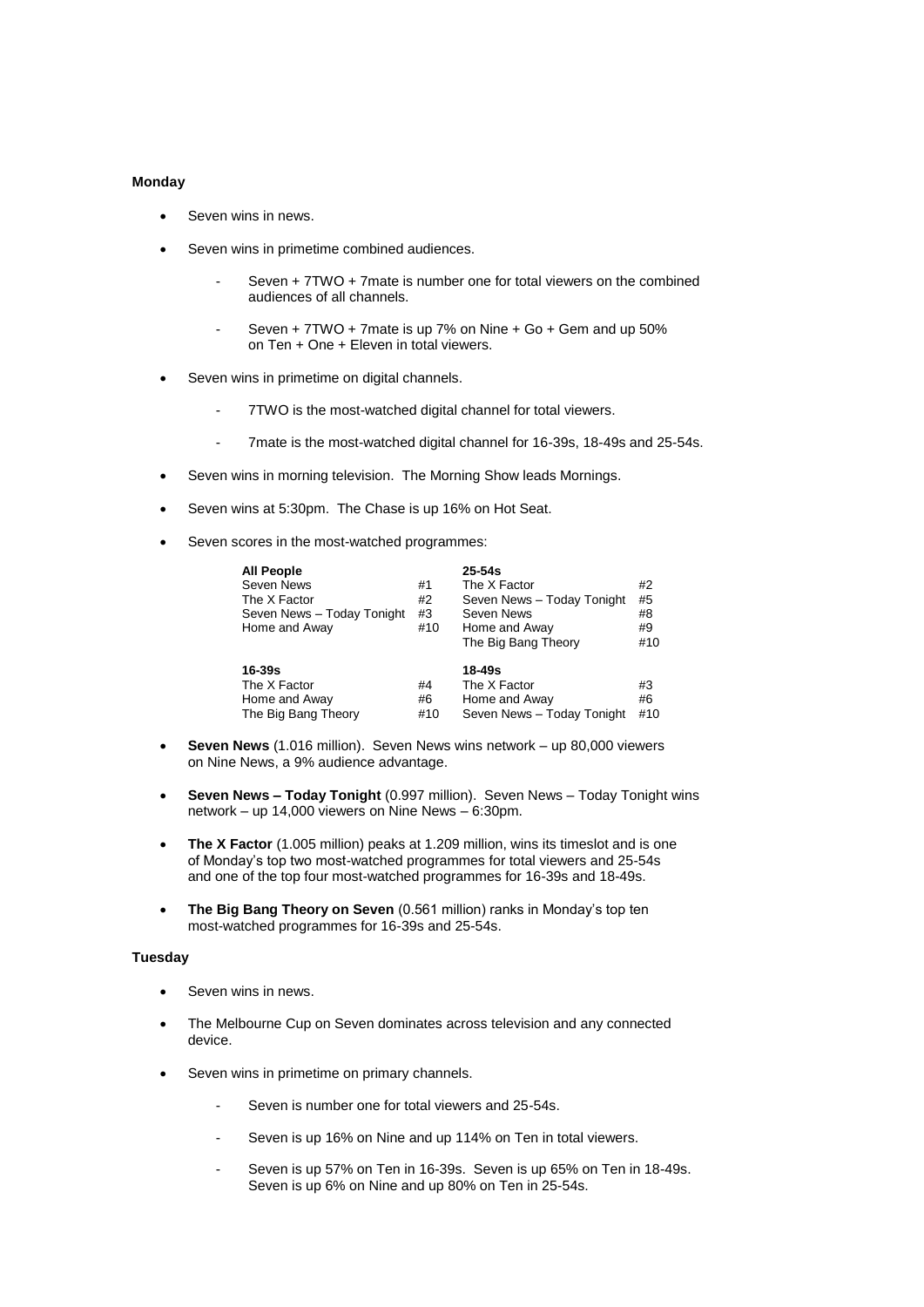- Seven wins in primetime on digital channels.
	- 7TWO is the most-watched digital channel for total viewers.
	- 7mate is the most-watched digital channel for 16-39s, 18-49s and 25-54s.
- Seven wins in primetime combined audiences.
	- Seven + 7TWO + 7mate is number one for total viewers, 18-49s and 25-54s on the combined audiences of all channels.
	- Seven (Seven + 7TWO + 7mate) is up 21% on Nine (Nine + Go + Gem) and up 93% on Ten (Ten + One + Eleven) in total viewers.
	- Seven is up 30% on Ten in 16-39s. Seven leads Nine and is up 35% on Ten in 18-49s. Seven is up 6% on Nine and up 43% on Ten in 25-54s.
- Seven wins at 5:30pm. The Chase is up 39% on Hot Seat.
- Seven wins in breakfast television. Sunrise is up 13% on Today.
- Seven scores in the most-watched programmes:

| <b>All People</b>                                                 |    | $25 - 54s$                        |    |
|-------------------------------------------------------------------|----|-----------------------------------|----|
| The Melbourne Cup - The Race                                      | #1 | The Melbourne Cup - The Race      | #1 |
| The Melbourne Cup - Presentations                                 | #2 | The Melbourne Cup - Presentations | #2 |
| The Melbourne Cup - Mounting Yard                                 | #3 | 800 Words                         | #5 |
| Seven News                                                        | #4 | The Melbourne Cup - Mounting Yard | #6 |
| Seven News - Today Tonight                                        | #5 | The X Factor                      | #7 |
| 800 Words                                                         | #6 | Seven News                        | #8 |
| The X Factor                                                      | #7 | Seven News - Today Tonight        | #9 |
|                                                                   |    |                                   |    |
| $16 - 39s$                                                        |    | $18 - 49s$                        |    |
|                                                                   | #1 | The Melbourne Cup - The Race      | #1 |
| The Melbourne Cup - The Race<br>The Melbourne Cup - Presentations | #2 | The Melbourne Cup - Presentations | #2 |
| The Melbourne Cup - Mounting Yard                                 | #5 | The Melbourne Cup - Mounting Yard | #5 |
| The X Factor                                                      | #7 | 800 Words                         | #6 |
| 800 Words                                                         | #8 | The X Factor                      | #7 |
| The Melbourne Cup - Late Afternoon                                | #9 | Seven News                        | #9 |

- **The Melbourne Cup on Seven** delivers a metropolitan and regional television audience of 2.991 million and peaks at 3.156 million, and across connected devices, Seven and PLUS7 deliver 488,000 stream starts across the day with 342,000 concurrent streams during The Melbourne Cup.
- **Seven News** (1.245 million). Seven News wins network up 252,000 viewers on Nine News, a 25% audience advantage.
- **Seven News – Today Tonight** (1.171 million). Seven News Today Tonight wins network – up 169,000 viewers on Nine News – 6:30pm, a 17% audience advantage.
- **The X Factor** (1.147 million) peaks at 1.444 million, wins its timeslot and ranks in Tuesday's top ten most-watched programmes for total viewers, 16-39s, 18-49s and 25-54s.
- **800 Words** (1.080 million) peaks at 1.610 million, wins its timeslot, is Australia's most-watched programme across primetime and delivers across all key audience demographics – 29 share in total viewers, 25 share in 16-39s, 28 share in 18-49s and 29 share in 25-54s.
- **Ramsay's Kitchen Nightmares** (0.451 million) wins in total viewers, 16-39s, 18-49s and 25-54s – 26 share in 16-39s, 25 share in 18-49s and 26 share in 25-54s.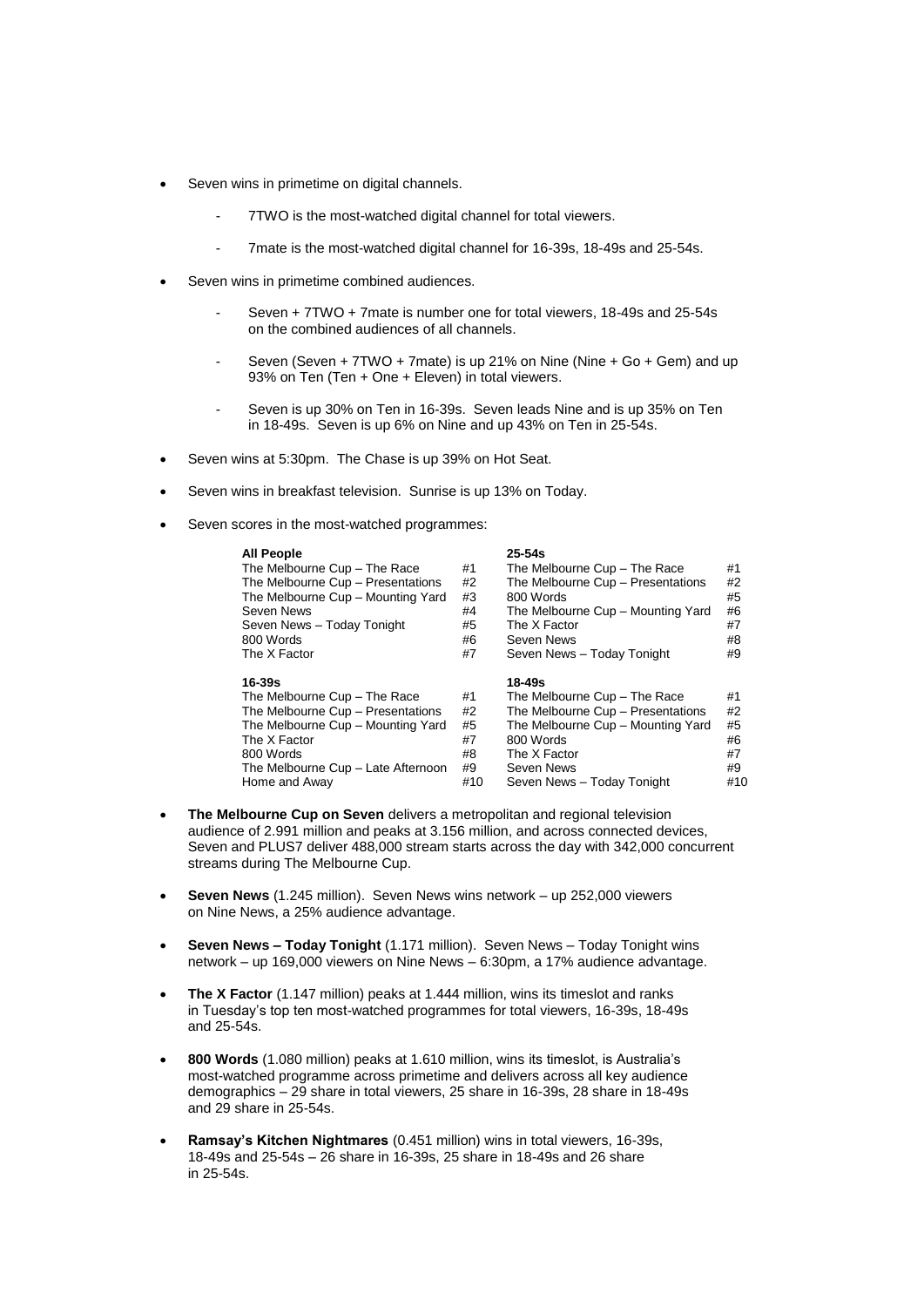## **Wednesday**

- Seven wins in news.
- Seven wins at 5:30pm. The Chase is up 15% on Hot Seat.
- Seven wins in morning television. The Morning Show is up 23% on Mornings.

### **Thursday**

- Seven wins in news.
- Seven wins in primetime on primary channels.
	- Seven is number one for total viewers: up 4% on Nine and up 22% on Ten.
- Seven wins in primetime on digital channels.
	- 7TWO is the most-watched digital channel for total viewers.
	- 7mate is the most-watched digital channel for 25-54s.
- Seven wins in primetime combined audiences.
	- Seven + 7TWO + 7mate is number one for total viewers on the combined audiences of all channels.
	- Seven + 7TWO + 7mate is up 8% on Nine + Go + Gem and up 30% on Ten + One + Eleven in total viewers.
- Seven wins in breakfast television. Sunrise leads Today.

## **Friday**

- Seven wins in news.
- Seven wins in primetime on primary channels.
	- Seven is number one for total viewers up 13% on Nine and up 85% on Ten.
- Seven wins in primetime combined audiences.
	- Seven + 7TWO + 7mate is number one for total viewers, on the combined audiences of all channels.
	- Seven + 7TWO + 7mate leads Nine + Go + Gem and is up 70% on Ten + One + Eleven in total viewers.
- Seven wins in breakfast television. Sunrise leads Today.
- Seven scores in the most-watched programmes:

| <b>All People</b><br>Seven News<br>Seven News - Today Tonight<br>Better Homes and Gardens<br>The Chase | #1<br>#3<br>#5<br>#10 | $25-54s$<br>Seven News<br>Seven News - Today Tonight<br><b>Better Homes and Gardens</b><br>Red | #2<br>#4<br>#6<br>#8 |
|--------------------------------------------------------------------------------------------------------|-----------------------|------------------------------------------------------------------------------------------------|----------------------|
| $16 - 39s$<br>Seven News<br>Better Homes and Gardens<br>Seven News - Today Tonight                     | #3<br>#4<br>#5        | 18-49s<br>Seven News<br>Seven News - Today Tonight<br>Better Homes and Gardens<br>Red          | #3<br>#4<br>#6<br>#9 |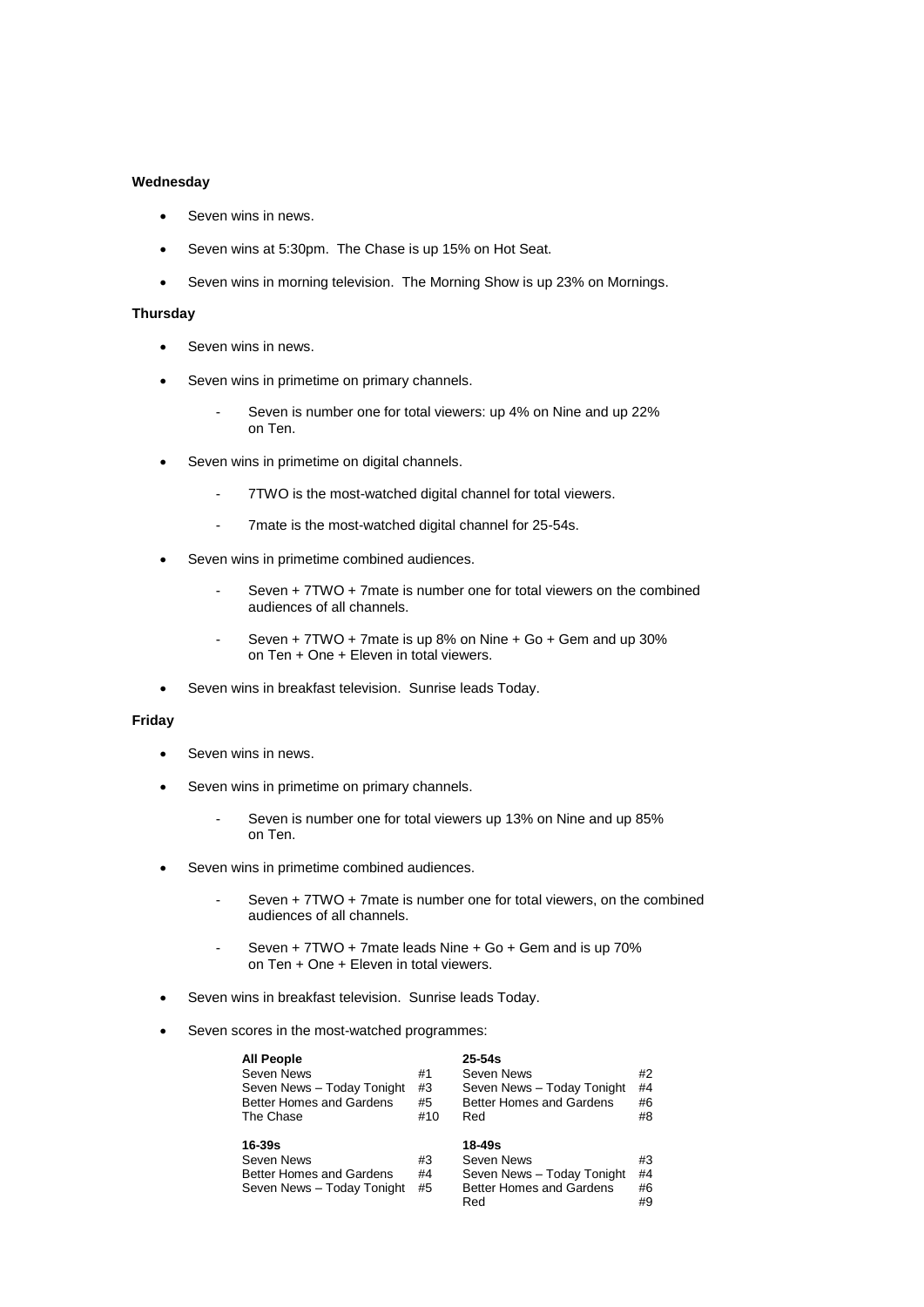- **Seven News** (1.047 million). Seven News wins network up 64,000 viewers on Nine News, a 7% audience advantage.
- **Seven News – Today Tonight** (0.980 million). Seven News Today Tonight wins network – up 64,000 viewers on Nine News – 6:30pm, a 7% audience advantage.
- **Better Homes and Gardens** (0.869 million) peaks at 1.034 million, wins its timeslot and ranks in Friday's top ten most-watched programmes for total viewers, 16-39s, 18-49s and 25-54s.

## **Saturday**

- Seven wins in news.
- Seven wins in primetime on primary channels.
	- Seven is number one for total viewers, 16-39s, 18-49s and 25-54s.
	- Seven is up 57% on Nine and up 162% on Ten in total viewers.
	- Seven is up 51% on Nine and up 133% on Ten in 16-39s. Seven is up 77% on Nine and up 159% on Ten in 18-49s. Seven is up 80% on Nine and up 158% on Ten in 25-54s.
- Seven wins in primetime combined audiences.
	- Seven + 7TWO + 7mate is number one for total viewers, 16-39s, 18-49s and 25-54s on the combined audiences of all channels.
	- Seven (Seven + 7TWO + 7mate) is up 22% on Nine (Nine + Go + Gem) and up 110% on Ten (Ten + One + Eleven) in total viewers.
	- Seven is up 5% on Nine and up 85% on Ten in 16-39s. Seven is up 24% on Nine and up 90% on Ten in 18-49s. Seven is up 30% on Nine and up 89% on Ten in 25-54s.
- Seven wins in breakfast television. Weekend Sunrise is up 11% on Weekend Today across 7:00-10:00am.
- Seven scores in the most-watched programmes:

| <b>All People</b> |     | $25 - 54s$        |     |
|-------------------|-----|-------------------|-----|
| Seven News        | #1  | <b>Stars Wars</b> | #1  |
| <b>Star Wars</b>  | #5  | Seven News        | #3  |
|                   |     | XXX               | #10 |
| $16 - 39s$        |     | $18 - 49s$        |     |
| <b>Star Wars</b>  | #1  | <b>Star Wars</b>  | #1  |
| Seven News        | #6  | Seven News        | #5  |
| <b>XXX</b>        | #10 |                   |     |

- **Seven News** (1.001 million). Seven News wins network.
- **Saturday Night At The Movies: Star Wars: Episode VI: The Return of the Jedi**  (0.805 million) peaks at 1.045 million, wins in total viewers, 16-39s, 18-49s and 25-54s, and is Saturday's number one most-watched programme for 16-39s, 18-49s and 25-54s – 25 share in total viewers, 32 share in 16-39s, 36 share in 18-49s and 34 share in 25-54s.